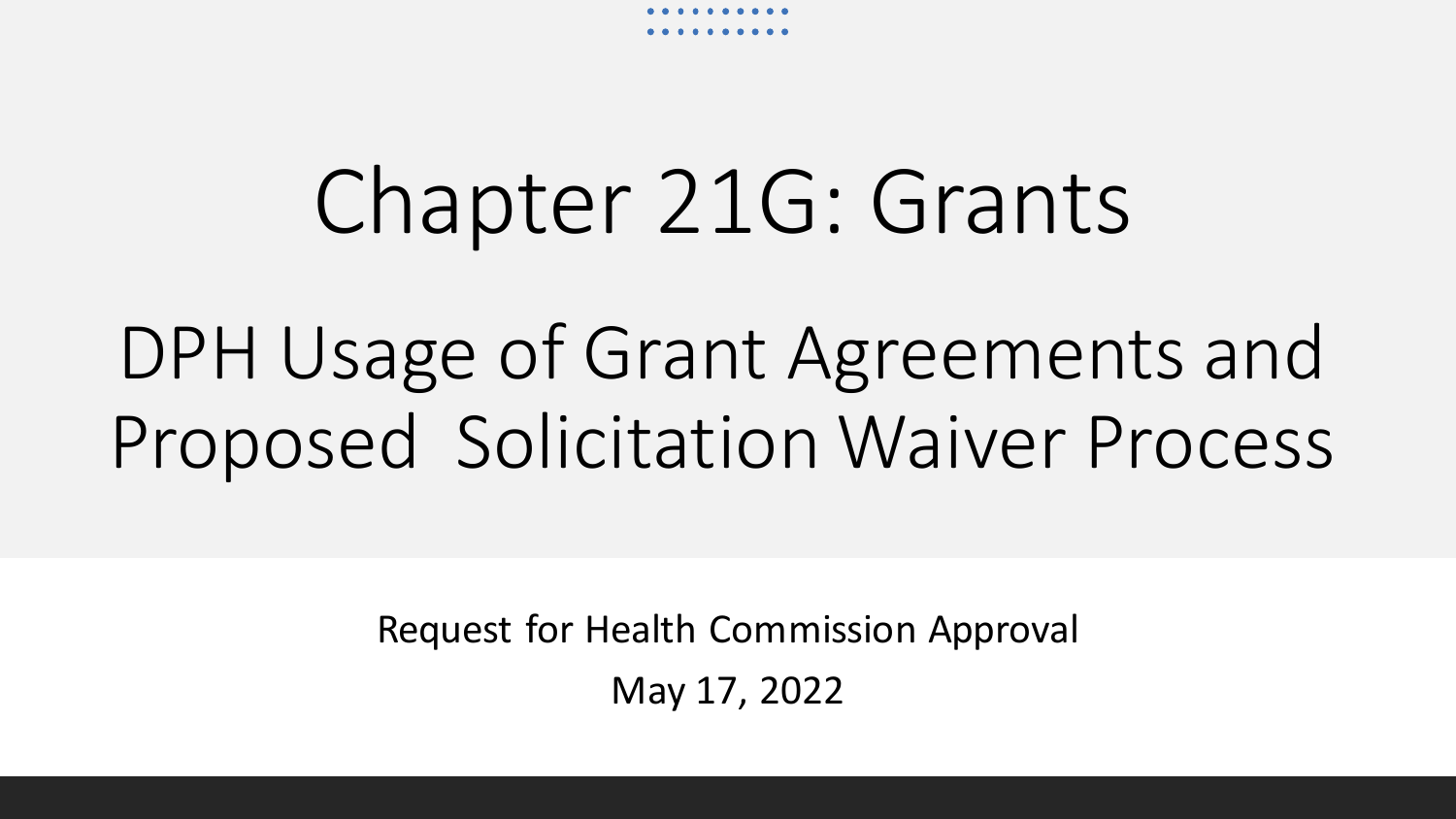### $\begin{array}{c} \bullet\hspace{1mm}\bullet\hspace{1mm}\bullet\hspace{1mm} \bullet \end{array}$ Purpose of Today's Presentation

- 1. Present a DPH contractual processing change that is expected to expedite contract certification by decreasing administrative barriers that don't align well with community-based service delivery contracts through the usage of the City's Administrative Code section governing grant agreements: Administrative Code 21.G-Grants; and
- 2. To comply with Admin Code 21.G-Grants, confirm the process for the Health Commission to approve sole source waiver requests for the limited circumstances when a new grant agreement will not be subject to a solicitation process.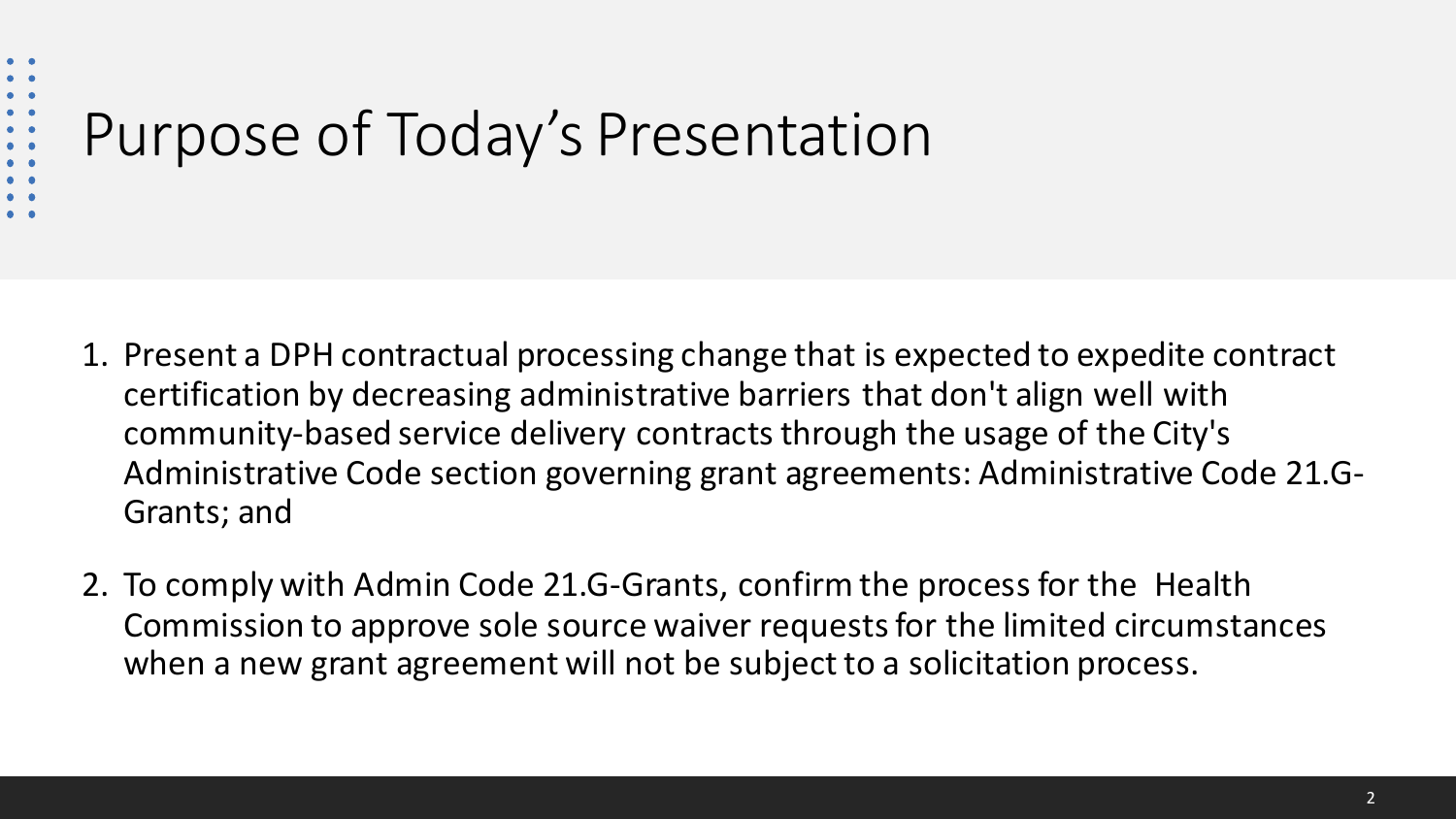### Background and Purpose of Contracting Change

 $\begin{array}{c} \bullet & \bullet \\ \bullet & \bullet \end{array}$  $\bullet$ 

- • Most DPH Contracts are currently processed as "Professional Services Contracts" pursuant to Chapter 21 of the Administrative Code and
- $\begin{array}{cc} \bullet & \bullet \\ \bullet & \bullet \end{array}$ follow the Office of Contract Administration (OCA's) Rules and Regulations including the use of a contract template called the "P-600". Since
- $\begin{array}{cc} \bullet & \bullet \\ \bullet & \bullet \end{array}$ Chapter 21 applies to services, and services are defined by Chapter 21 "to exclude grants to non-profit entities that provide services to the community", utilizing Chapter 21 requirements for all DPH services means the application of some City requirements that aren't relevant to community-based services. This lengthens the contract certification process.
	- Most other City Departments, e.g., Department of Children Youth and Families (DCYF), Human Services Agency (HSA), Homeless and Supportive Housing (HSH) use only Admin Code, Chapter 21G-Grants procedures for community-based vendor contracts, including the G-100 grant agreement template.
	- Effective January 2022, updates to Admin Code, Chapter 21G-Grants were approved by the Board of Supervisors. As DPH has been striving to decrease contract processing time-lines, the timing of the update (and DPH was able to participate in updating the language) has created an incentive to begin this transition from professional services agreements (P-600) to grant agreements (G-100) for community-based services. This transition is occurring with new contracts, typically following a solicitation process.
	- Grant agreement usage is limited to services that meet specific criteria, e.g., services that benefit the community, so DPH's grant agreements will almost all be with DPH's non-profit agencies. Please note that grant agreements may be funded with General Fund monies, so the term doesn't mean an agreement for grant funding only.
	- **This change will allow the Department to complete contract certification more quickly by removing administrative requirements that are less relevant to community-based service contracts, which in turn will allow the swifter implementation of new services and access by community-based partners to cash flow.**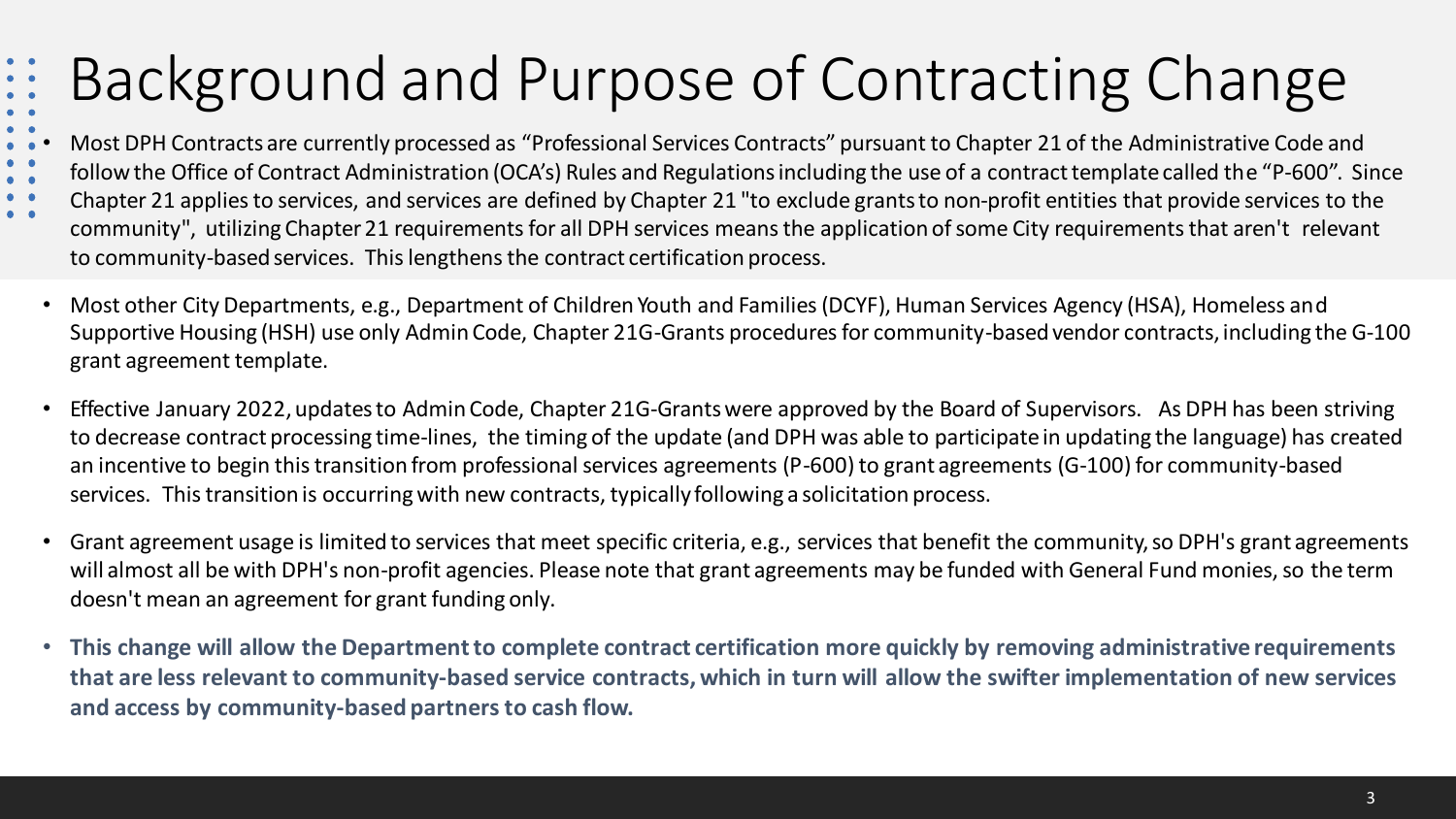At-a-glance Comparison P-600 vs. G-100 Requirements

#### **Effective January 2022**

P-600s and G-100s are subject to approval by the Board of Supervisors **if the total contract "not to exceed amount" is ≥ \$10m and/or if the term is ≥ 10 years.**

#### **When to Use:**

P-600: Use after a Competitive Bid or Sole Source

G-100: Use after a Competitive Bid or without a competitive bid if grant falls under an exception based on govt entity, funding source, improvement to property, OR sole source

G-100 Potential Time Savings Due to Fewer Procedural Requirements

| <b>Requirements</b>                                  | P-600 | $G-100$                                          |
|------------------------------------------------------|-------|--------------------------------------------------|
| <b>Insurance</b>                                     |       |                                                  |
| <b>PSC Approval to Contract Services</b>             |       | may save ~3 to 9 months                          |
| 12B: Equal Benefits                                  |       |                                                  |
| <b>14B</b><br><b>Local Business Enterprise (LBE)</b> |       | may save up to ~1 month                          |
| <b>BAA: Business Associate Agreement</b>             |       |                                                  |
| <b>CMD 3: LBE Compliance Affidavit</b>               |       |                                                  |
| <b>CMD10</b><br><b>Contract Modification Form</b>    |       | $\boldsymbol{\Omega}$<br>may save up to ~1 month |
| 12X: State Ban List                                  |       |                                                  |
| 12T: Criminal History                                |       |                                                  |
| <b>Vendor Signature</b>                              |       |                                                  |
| <b>City Atty Signature</b>                           |       |                                                  |
| <b>DPH Director Signature</b>                        |       |                                                  |
| <b>Purchaser/OCA Signature</b>                       |       | may save up to $\sim$ 1 month                    |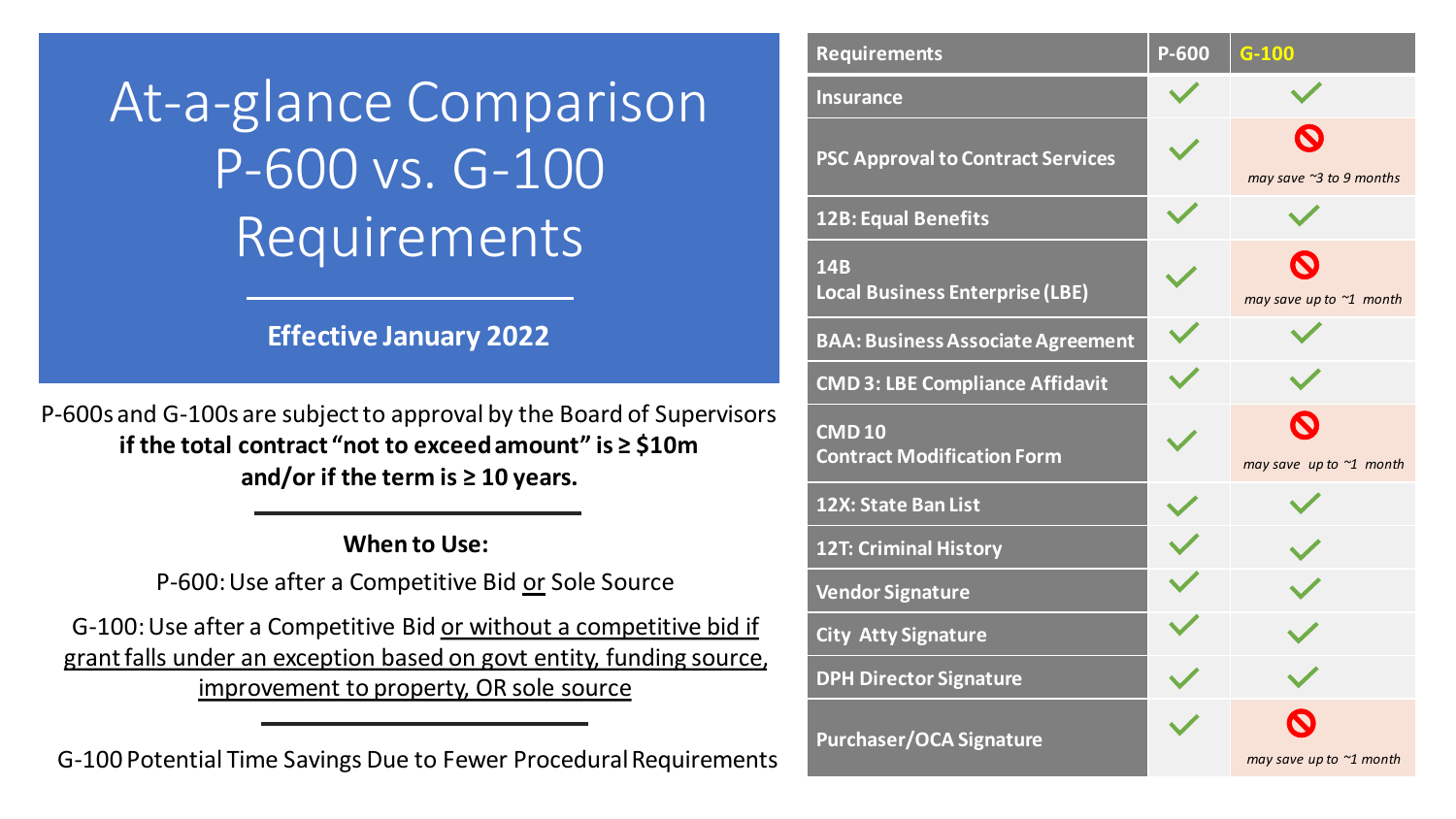# Today's Request for Approval

 $\bullet$   $\bullet$  $\ddot{\bullet}$ 

The Department is requesting the approval of the following:

 $\Box$  To expedite the approval of each individual waiver, designate the Health Commission Secretary, as the DPH authorized designee to approve the DPH 21G.8 Sole Source Grant Solicitation Waiver Requests in accordance with Resolution #001-85 authorizing the Secretary of the Health Commission to Sign Routine Documents on behalf of the Health Commission.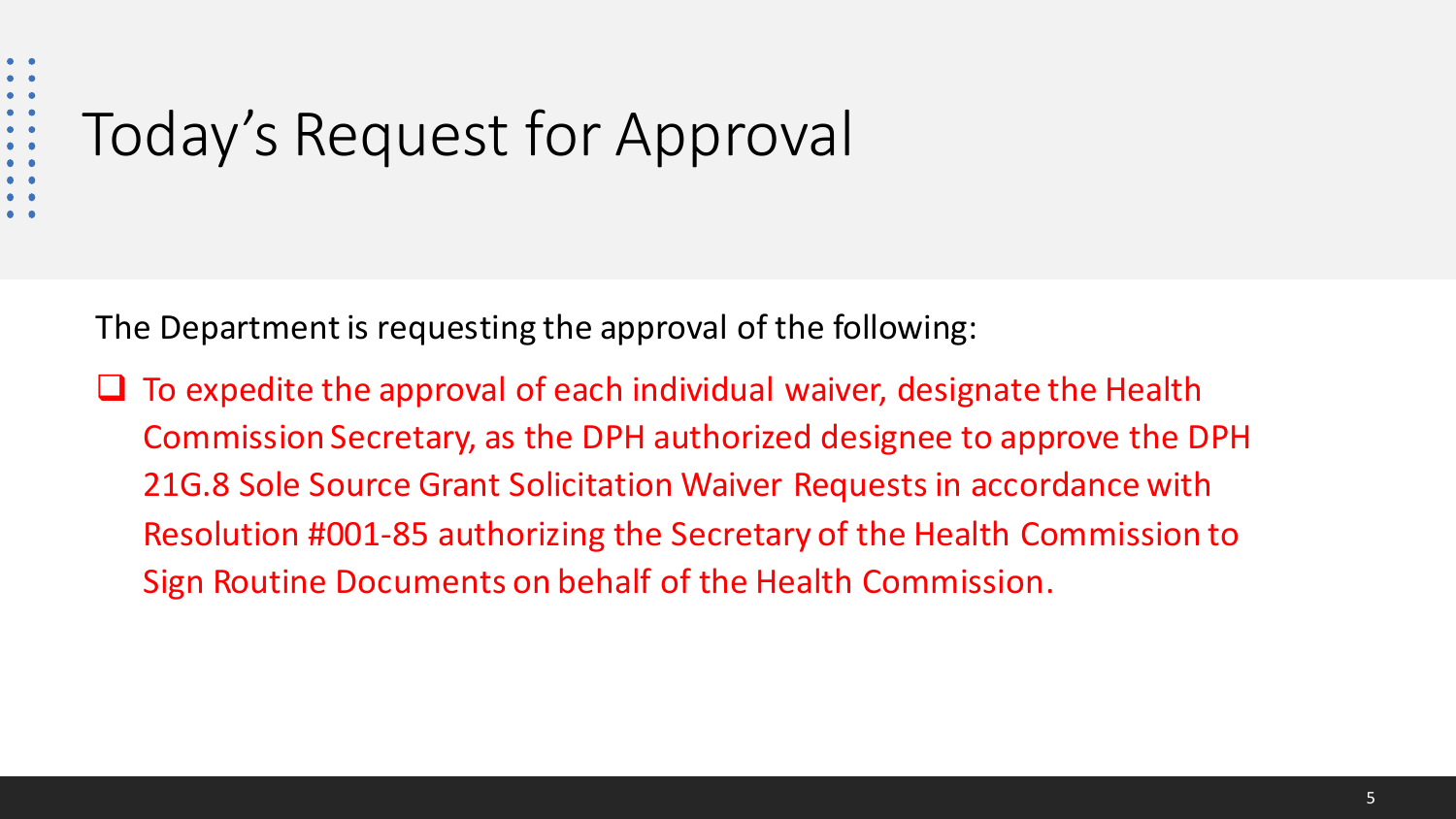### OCA/Purchaser Rules & Regulations: Sole Source Waiver Approval

**The Health Commission has a process for approving Chapter 21 sole source waivers but requires a process for Chapter 21G-Grants. The Department wishes to establish an approval process to meet the City's sole source wavier requirements for Chapter 21G-Grants.**

**Rules & Regulations:** On January 26, 2022, pursuant to Chapter 21G, the Purchaser issued rules and regs pertaining to sole source grant-making under Section 21G.8 – Sole Source Grants and Section 21G.9 – Rules and Regulations, which allow the competitive solicitation requirements to be waived when:

• A competitive process is infeasible or impracticable (at the time)

 $\begin{array}{c} \bullet\hspace{1mm}\bullet\hspace{1mm} \bullet \\ \bullet\hspace{1mm}\bullet\hspace{1mm} \bullet \\ \bullet\hspace{1mm}\bullet\hspace{1mm} \bullet \end{array}$ 

 $\bullet \quad \bullet$  $\bullet$  $\begin{array}{c} \bullet \\ \bullet \\ \bullet \end{array}$  $\bullet$  $\bullet$   $\bullet$ 

• A Public Purpose may reasonably be accomplished by one particular Grantee

Per Section 21G.3, a Solicitation Waiver is Not Required, for Grants:

- to a governmental entity for programs, activities, or services that can be practically performed only by that particular entity,
- made to a specific entity as required to comply with applicable law or contract, or due to the requirements of the funding source, *(e.g., named collaborator)*
- made for improvement to property by a property owner

**Grant Solicitation Waivers**: Per the rules and regulations, departments are required to obtain a waiver of the Chapter 21G solicitation requirements utilizing the Grant Solicitation Waiver Form (P-21G.8). This is a form created by OCA for all City departments to use.

- For Granting Agencies under jurisdiction of a commission or board, the waiver shall be approved by the respective commission or board for each proposed contract where a sole source waiver is required to authorize the contractual services.
- **For DPH, the Department is requesting a Designee to sign documents on behalf of the San Francisco Health Commission.**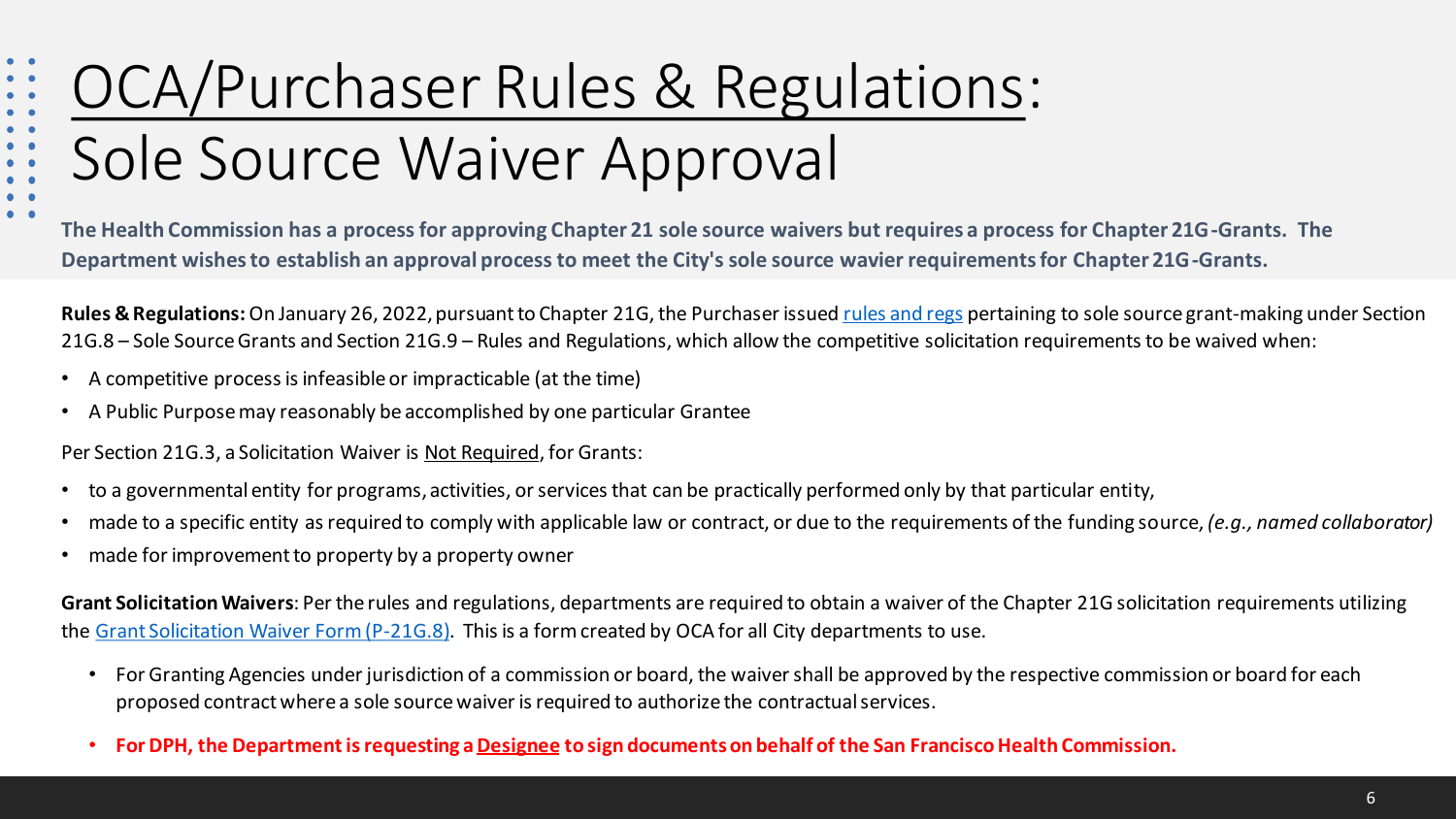### Request for Approval:

 $\begin{array}{c} \bullet \\ \bullet \\ \bullet \end{array}$  $\bullet$   $\bullet$ 

 $\begin{array}{c} \bullet \\ \bullet \\ \bullet \\ \bullet \end{array}$ 

 $\bullet$  $\bullet$   $\bullet$ 

- Proposed DPH Grant Agreement Process
- to Waive Solicitations

The BOS amendment to Chapter 21G-Grants establishes a sole source waiver requirement for Departments that wish to enter into grant agreements without first soliciting the services. This requires the completion a new sole source waiver form to be signed by a department Commission or Board.

The Department is proposing a two-part approval process and today is specifically requesting consideration of #2 below:

- 1. Create a DPH 21G.8 pre-approval list subject to Health Commission approval, similar to the 21.42 sole source pre-approval list. The development of this process is underway with the City Attorney.
- 2. Implement a process for approval by the Health Commission of each individual waiver request, using OCA's waiver form.
	- ❑ To expedite the approval of each individual waiver, designate the Health Commission Secretary, as the DPH authorized designee to approve the DPH 21G.8 Sole Source Grant Solicitation Waiver Requests in accordance with Resolution #001-85 authorizing the Secretary of the Health Commission to Sign Routine Documents on behalf of the Health Commission.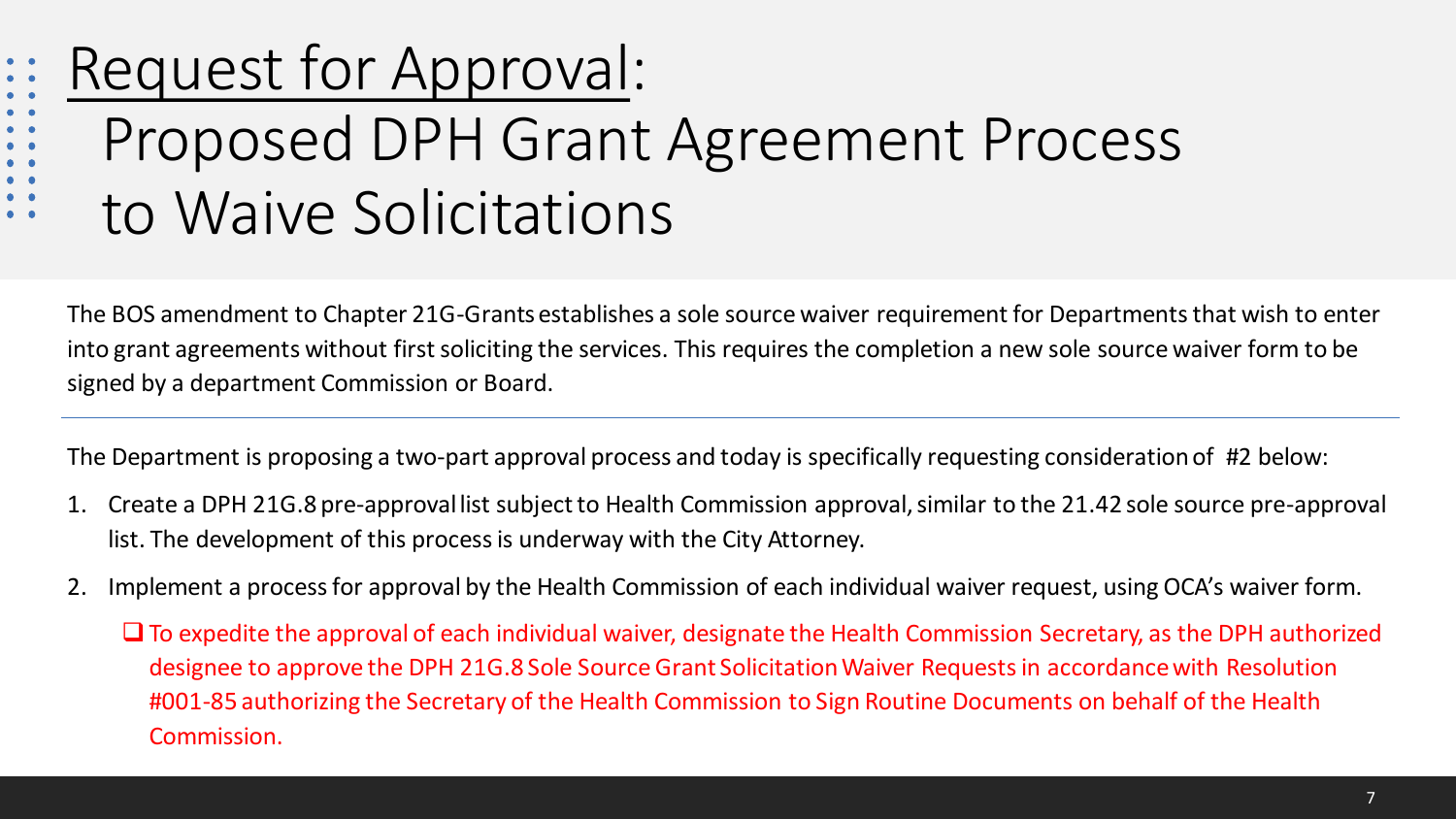#### Proposed Process Step-by-Step:  $\begin{array}{c} \bullet \\ \bullet \\ \bullet \end{array}$  $\bullet$   $\bullet$

 $\bullet$   $\bullet$ 

 $\ddot{\bullet}$ 

 $\bullet$ 

DPH Grant Agreement Process to Waive Solicitations

#### If approved, the Proposed DPH Grant Agreement Solicitation Waiver Process follows:

- 1. For **each** unique sole source grant agreement request, the Contracts Office will complete a Grant Solicitation Waiver Form (P-21G.8) and submit to Mark Morewitz, Health Commission Secretary for approval on behalf of the Health Commission. The Solicitation Waiver will provide:
	- an estimated timeline of when the service would otherwise go out to bid, as part of the justification
	- sufficient supporting documentation to explain and justify the need for a sole source grant agreement
	- specific and comprehensive information that explains why the waiver of competitive solicitation requirements should be approved
- 2. Once approved, the Contracts Office will record the approval by uploading the approved Grant Solicitation Waiver Form to PeopleSoft as required by OCA.
- 3. Approval of the waiver, will allow DPH to begin the development process for a new grant agreement. The grant agreement (aka contract) containing the services approved in the sole source waiver request will be brought to the Health Commission for approval, per the Health Commission's contract approval requirements.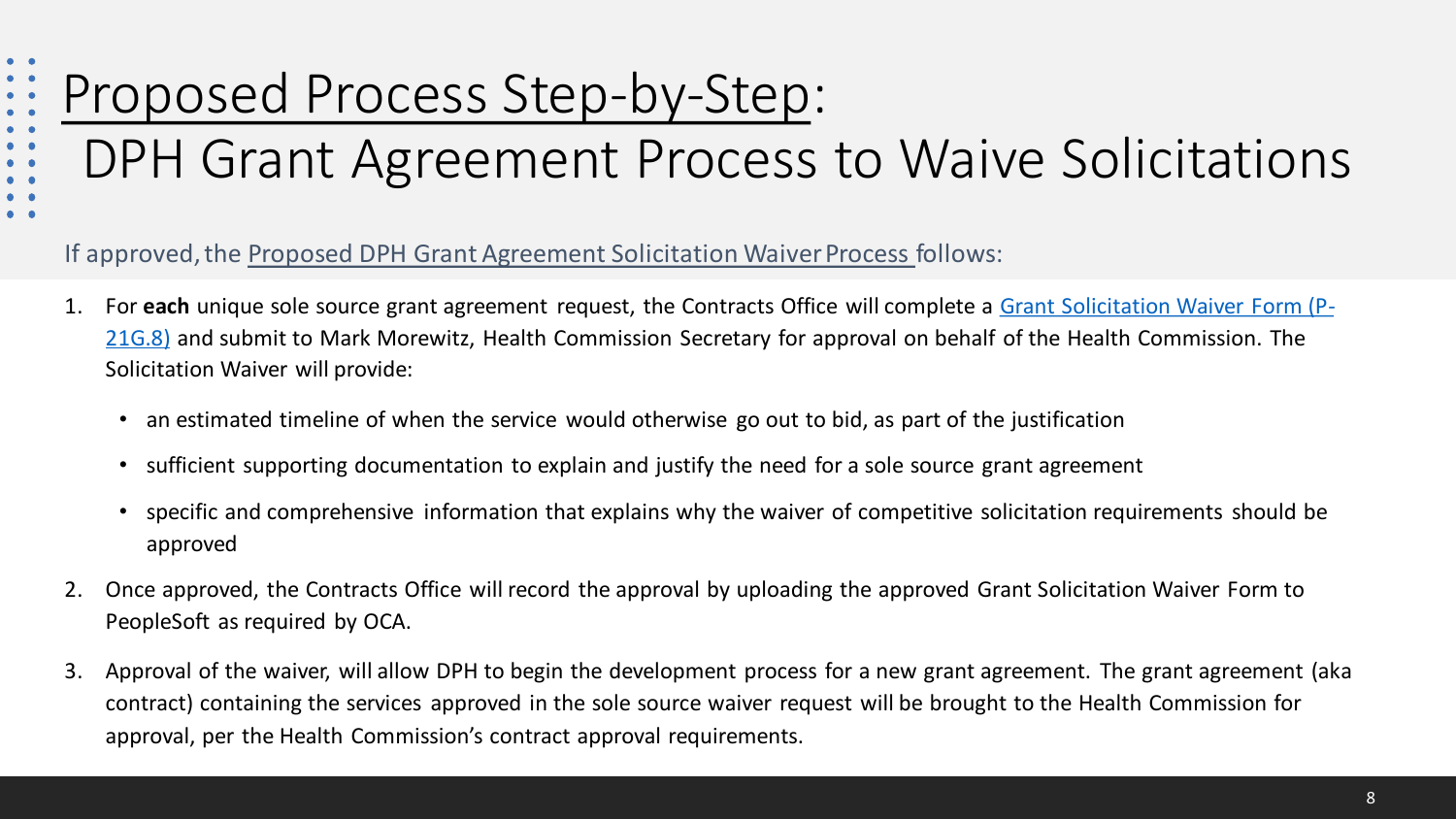### Examples of Common Reasons that the Department will seek a Sole Source Waiver

The following reasons for a grant agreement sole source waiver, are the same reasons that the Department currently utilizes for Chapter 21.42 sole source waivers. The primary difference is that sole source waiver approval for a potential grant agreement is unique to the vendor, and Health Commission approval will occur prior to the development of a specific grant agreement with that vendor, aka contract:

- To bridge a timing gap between the expiration of solicited services, and completion of a replacement solicitation.
- The Board of Supervisors' or Mayor may allocate additional funding during the annual budget process with an expectation of an immediate implementation that may not allow for an initial full solicitation process;
- Receipt or restrictions on grant monies or funding (such as agencies included in collaborative grant applications, or agencies with specific legal or administrative authorization to provide services); or
- Initiatives related to specific public health issues, target populations, collaborations, or crisis situations (such as responses to community violence, disease outbreaks, or grassroots/community relationships essential to the provision of the services) where timing is critical.